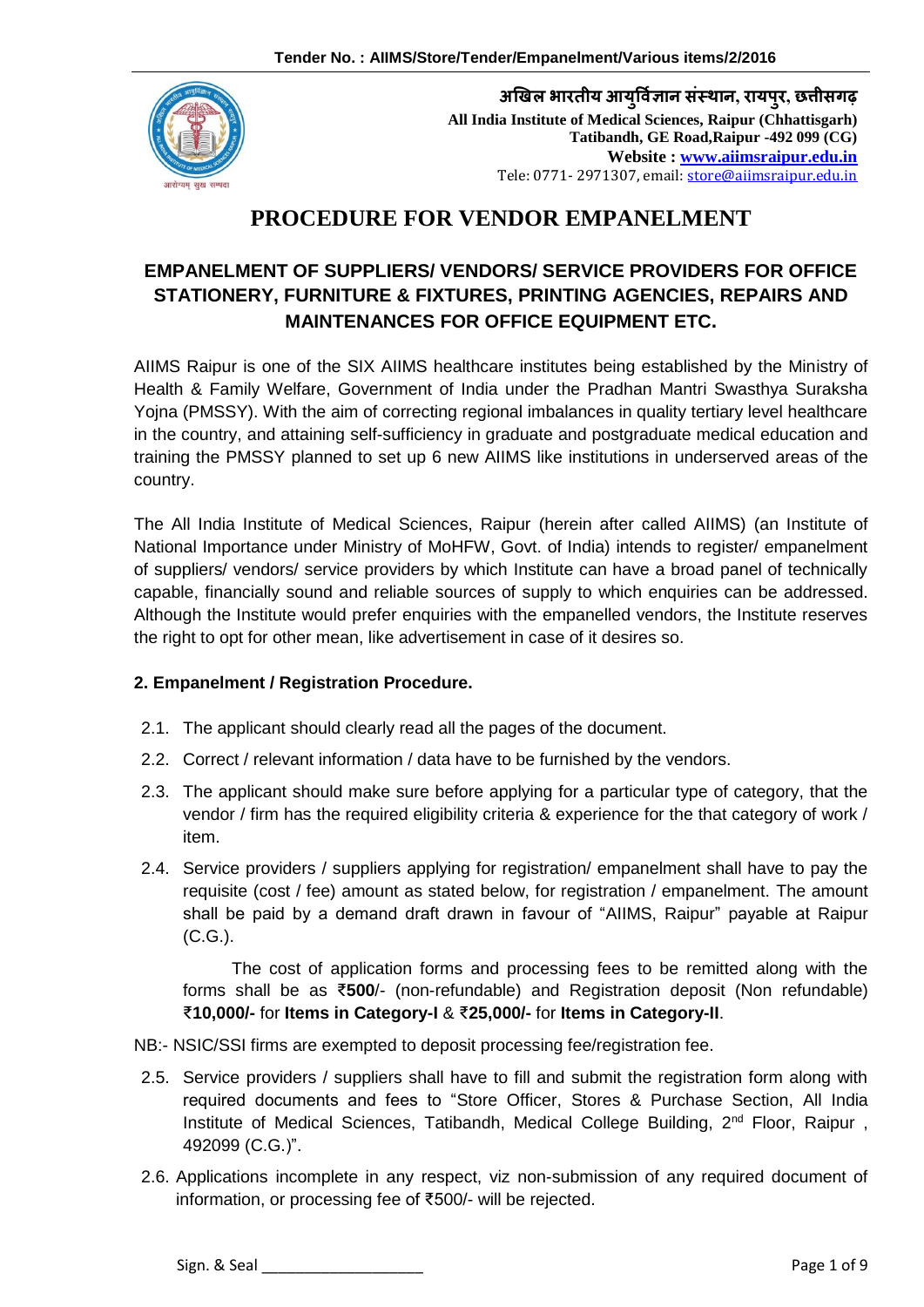- 2.7. The sealed envelope containing the registration form, documents & fee should be clearly super scribed on the top of the envelope as "APPLICATION FOR VENDOR REGISTRATION / EMAPANELMENT FOR THE CATEGORY [I or II] CODE NO. \_\_\_\_\_\_\_\_\_\_\_\_\_\_\_\_\_(1 to 35)".
- 2.8. Vendors / firms registered with DGS&D and NSIC may submit their registration certificate along with other certified documents.
- 2.9. The following essential documents (whichever is applicable) should accompany with the registration form:
	- 2.9.1. CST / VAT / TIN No. /GST
	- 2.9.2. Trade License / Factory License.
	- 2.9.3. Income Tax / Permanent Account No.
	- 2.9.4. Memorandum and Article of Association, Certificate of Incorporation, Partnership Deed, Registration Certificate issued by the Registrar of Firms etc.
	- 2.9.5. Registration Certificates with DGS&D (if available).
	- 2.9.6. Current dealership agreement if any (if available).
	- 2.9.7. SSI / NSIC certificate.
	- 2.9.8. Annual Turnover should not be less than ₹10 lakh in anyone of last 3 Financial Years for category I and should not be less than 25 lakh for category II in anyone of last 3 Financial. Copy of audited accounts should be submitted.
	- 2.9.9 IT Returns for last 03 years- relevant documents to be submitted.
	- 2.9.10. Bank Details.
	- 2.9.11. Relevant ISO certificates.
	- 2.9.12. A notarized affidavit that the vendor hasn't been black listed by any institution of the Central / State Govt. / any PSU, University, Institute etc., in the past three years.
	- 2.9.13. On receipt of the registration form along with the requisite documents as mentioned above and after scrutiny the firm/ supplier will be registered.
	- 2.9.14. The firm will be considered for registration / empanelment for an initial period of one year and their registration will be considered for renewal as per AIIMS, RAIPUR procedure, for two year or so, at a time subject to satisfactory performance of the firm during initial registration period.
	- 2.9.15 Empanelment offer duration will be of 3 years however, review will be done every year for evaluation of new agency and deletion of old agency who's performance is not satisfactory.
	- 2.9.16 The firm should have an office in Raipur and with state-of-art infrastructure and manpower / creative personnel / department (enclose organizational structure).
	- 2.9.17 Attested copy of Drug license in specified form issued by Competent Drug control authority.
- 2.10. After getting all the required fee, information & documents from the applicant, the registration number will be issued to the supplier with the following details:
	- (a) Registration No.
	- (b) Category No. along with description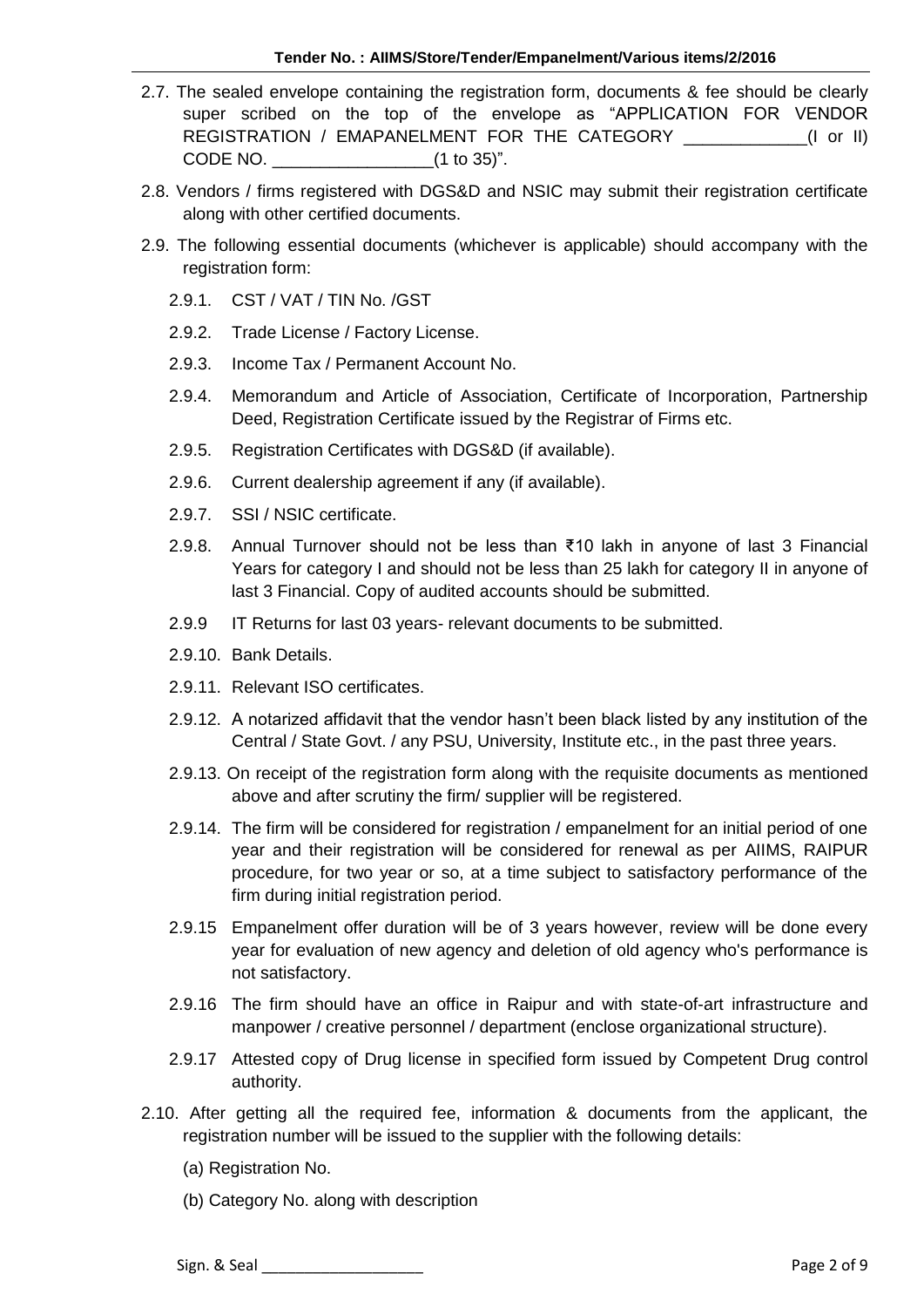| Code<br>No.    | Category                                                  | <b>Particular / Name of Item</b>                                                                                |  |  |
|----------------|-----------------------------------------------------------|-----------------------------------------------------------------------------------------------------------------|--|--|
| 1 <sub>1</sub> | Stationery                                                | Office stationery, class room stationery etc.                                                                   |  |  |
| 2.             | IT / Computer                                             | Computer, laptop, Hard Disk, VGA cable, HDMI cable, mouse,                                                      |  |  |
|                | peripherals                                               | printers, UPS, projector etc.                                                                                   |  |  |
| 3.             | Furniture                                                 | Office furniture, computer furniture, hostel furniture, almirah,                                                |  |  |
|                |                                                           | cabinet, Display Board etc.                                                                                     |  |  |
| 4.             | Refrigerators, A.C., and                                  | Split AC, Air-cooler, water cooler, water purifier, refrigerator,                                               |  |  |
|                | other Electrical<br>equipment                             | washing machine, vacuum cleaner and other electrical items                                                      |  |  |
|                |                                                           | instrument/equipment.                                                                                           |  |  |
| 5.             | <b>Boards</b>                                             | Sign board, notice board, green board, white display board,<br>stand etc.                                       |  |  |
| 6.             | Cartridges & tonners of<br>printer                        | HP/Samsung/Ricoh and other                                                                                      |  |  |
| 7.             | Cartridges & tonners of<br>Photocopier machine            | Canon, Ricoh & other                                                                                            |  |  |
| 8.             | Sports material                                           | All sports material, fitness kit/ gymnasium etc.                                                                |  |  |
| 9.             | Printing                                                  | Cover design, composing, offset printing, screen printing,                                                      |  |  |
|                |                                                           | digital printing, letter press printing, printing of annual report,                                             |  |  |
|                |                                                           | information brochure, newsletter, answer books, visiting cards,                                                 |  |  |
|                |                                                           | invitation cards, forms, posters, letter heads, ledgers, registers                                              |  |  |
|                |                                                           | etc. all above work in Hindi, English or bilingual.                                                             |  |  |
| 10.            | Fire extinguisher                                         | Dry powder type, water CO2 type, Mechanical foam type, CO2                                                      |  |  |
| 11.            | Housekeeping items                                        | type etc.<br>Phenyl, R2, R4, surf, harpic, acid, dust pan, brooms,                                              |  |  |
|                |                                                           | naphthalene balls etc.                                                                                          |  |  |
| 12             | Repair & Maintenances                                     | a) Furniture & fixtures etc.                                                                                    |  |  |
|                |                                                           | b) Air-conditioners, water cooler, aqua-guards, air coolers,                                                    |  |  |
|                |                                                           | ceiling & wall mounting fans, dust tray, mug, bucket etc.                                                       |  |  |
| 13             | Electrical, carpentry,                                    | Fan (ceiling/table/wall), water heater, inverters, generators,                                                  |  |  |
|                | plumbing & hardware &                                     | lamps & lighting fixture, decorative lamps, voltage meter,                                                      |  |  |
|                | Accessories                                               | stabilizer, LED lights, plugs, switches, wire/ cable, electric                                                  |  |  |
|                |                                                           | fitting/ accessories, Drill machines, pipes, hammers, Door                                                      |  |  |
|                |                                                           | closer, inch-tape, Sanitary items etc.                                                                          |  |  |
| 14.            | Signage's                                                 | Signage's, Banners, Flex etc.                                                                                   |  |  |
| 15.            | <b>Stamp</b>                                              | Stamp (Hindi, English or bilingual)                                                                             |  |  |
| 16.<br>17.     | <b>Hospital Consumables</b><br><b>Drugs and Medicines</b> | All consumable items from any department<br>All drugs for hospital requirement                                  |  |  |
| 18.            | Lab Consumables /                                         | All Lab Consumables / Reagents items from any department                                                        |  |  |
|                | Reagents                                                  |                                                                                                                 |  |  |
| 19.            | Non-consumable                                            | Equipments, UPS, Nebulizer, Larygoscope, Ambu bag,<br>Spirometer, Measuring scale, Alpha bad, BP Apparatus etc. |  |  |
| 20.            | Consumable                                                | Chemicals / Kits/ Diagnostic Reagent kits/ Glassware's etc.                                                     |  |  |
| 21.            | <b>Printing &amp; Stationery</b>                          | Binding, Plastic Name Boards etc.                                                                               |  |  |
|                | items                                                     |                                                                                                                 |  |  |
| 22.            | Software & IT Hardware                                    | Software Computer & Server and related hardware/printers,                                                       |  |  |
|                |                                                           | Xerox Cartridge Toners etc. LCD Projector, Mike, Speaker,<br>Anti virus.                                        |  |  |
| 23.            | Supply of Spare and                                       | Repair / Annual Maintenance Contract of Equipment and                                                           |  |  |
|                | Accessories                                               | Consumables.                                                                                                    |  |  |

#### **3. Category – Wise List of Items / Work**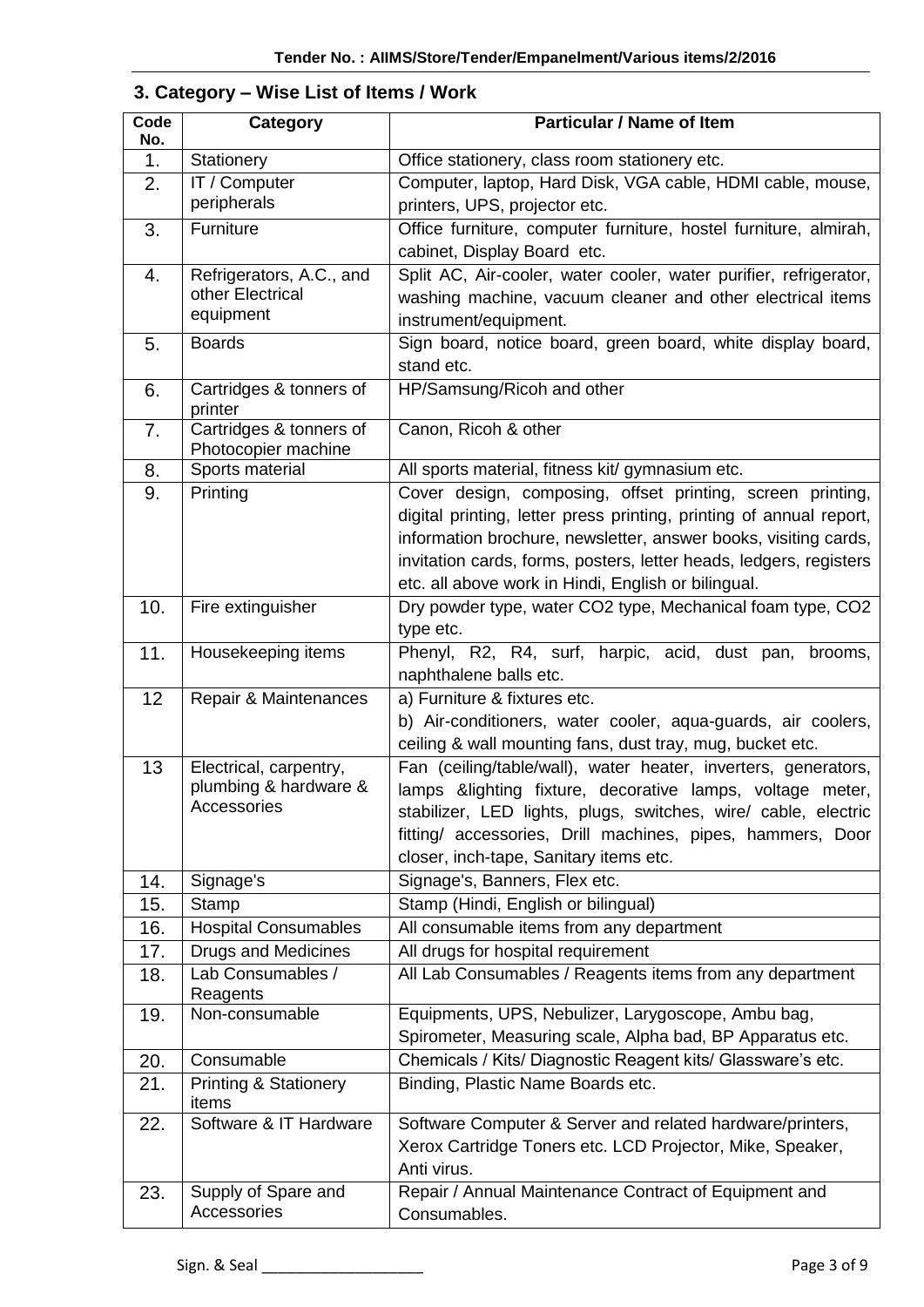| 24.                        | Sports item                                     | All sports item for students                                   |  |  |
|----------------------------|-------------------------------------------------|----------------------------------------------------------------|--|--|
| 25.                        | Linen                                           | All type linen items for Hospital / Office                     |  |  |
| 26.                        | Sanitary Item                                   | Chappels, Brooms, Brushes, Soap chips, Phenyl, Botha for       |  |  |
|                            |                                                 | mopping, Bucket, Mug, Grass Mat, cleaning powder,              |  |  |
|                            |                                                 | Naphthalene Balls, Baby Soap, Candle, Match Box, Bath          |  |  |
|                            |                                                 | Soap, Lock, Batteries, (Cell), etc.                            |  |  |
| 27.                        | <b>Utensils</b>                                 | All Utensils items                                             |  |  |
| 28.                        | <b>Surgical Instruments</b>                     | Small surgical instrument                                      |  |  |
| 29.                        | Consumables items                               | Syringes Needles, Gloves, Gowns, Face Mask, Oxygen Mask,       |  |  |
|                            |                                                 | Suction Apparatus, Inhalation Jar, Eye Test Chart Color/       |  |  |
|                            |                                                 | Distant/Near Vision, Caps etc. Disposable, Non disposable, I   |  |  |
|                            |                                                 | V Catheter, Venflone, Glucometer, Sprit, Savelon, etc.         |  |  |
| 30.                        | Cagut / Antiseptic/                             | All type of Cagut / Antiseptic/ Disinfectant / Suture.         |  |  |
|                            | Disinfectant / Suture.                          |                                                                |  |  |
| 31.<br>Implants Plates and |                                                 | All type of Implant plates and Screws for Orthopedics / Dental |  |  |
|                            | Screws for Orthopedics /                        | / Ophthalmology                                                |  |  |
| 32.                        | Dental / Ophthalmology<br>Prosthesis            |                                                                |  |  |
|                            |                                                 | Nail, Clamp, Rods, Spanner, Stainless Steel Drill Bits, Boly & |  |  |
|                            |                                                 | Nut Wires, Pins, Bone Cement, Thread, Forceps, Scissors,       |  |  |
|                            |                                                 | Needle, Cutter.                                                |  |  |
| 33.                        | <b>Horticulture Items</b>                       | All horticulture Items                                         |  |  |
| 34.                        | Implants for department<br><b>ENT &amp; HNS</b> | Ear implants (TORRP/ PORRP), pistons, Grammets and             |  |  |
|                            |                                                 | laryngeal voice prosthesis                                     |  |  |
| 35.                        | Consumable for                                  | Merocels, BIPP pack, Debider blades and burrs                  |  |  |
|                            | department ENT & HNS                            |                                                                |  |  |

**Tender No. : AIIMS/Store/Tender/Empanelment/Various items/2/2016**

- *Note: 1. Firm who are applying for item code no. 16 or 29 they will be registered for both the category and eligible for both categories.*
	- *2. AIIMS, Raipur, reserves all the rights to modify or add any or all the categories as per the requirement of the Institute from time to time.*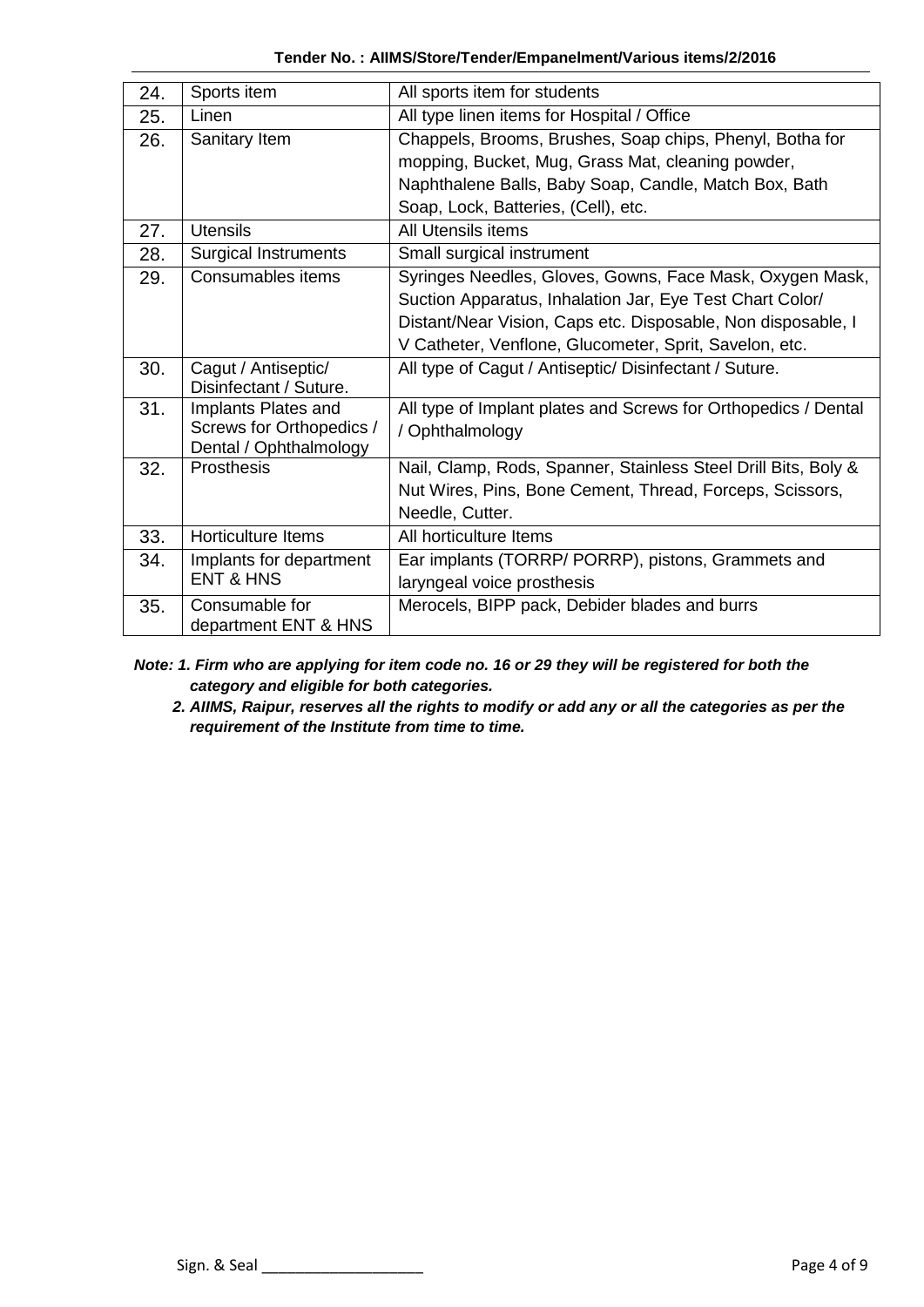#### **ALL INDIA INSTITUTE OF MEDICAL SCIENCES, RAIPUR SUPPLIERS/ VENDORS/ SERVICE PROVIDERS REGISTRATION FORM**

| Name of firm/company<br>(whether proprietary/ partnership/<br>Pvt. Ltd., / Public Ltd.,)                                                                                                                    |                                                                                                                                                                            |                                |  |
|-------------------------------------------------------------------------------------------------------------------------------------------------------------------------------------------------------------|----------------------------------------------------------------------------------------------------------------------------------------------------------------------------|--------------------------------|--|
| Mailing address of Registered                                                                                                                                                                               |                                                                                                                                                                            |                                |  |
| Office:<br>Website address:                                                                                                                                                                                 |                                                                                                                                                                            |                                |  |
| Telephone no., fax no.                                                                                                                                                                                      |                                                                                                                                                                            |                                |  |
| Mailing address of local shop/<br>branch office (if any)                                                                                                                                                    |                                                                                                                                                                            |                                |  |
| Contact person<br>Name & designation                                                                                                                                                                        |                                                                                                                                                                            |                                |  |
| Telephone no., fax no.,                                                                                                                                                                                     |                                                                                                                                                                            |                                |  |
| E-mail                                                                                                                                                                                                      |                                                                                                                                                                            |                                |  |
| Category of vendor (Please tick                                                                                                                                                                             | Manufacturer<br>П                                                                                                                                                          | Authorized stockiest<br>П.     |  |
| whichever is applicable)                                                                                                                                                                                    | Converters/<br>П<br>assemblers                                                                                                                                             | Supplier/distributor<br>$\Box$ |  |
|                                                                                                                                                                                                             | <b>Dealer</b><br>П                                                                                                                                                         | <b>Service Provider</b>        |  |
| Details of item category for<br>which registration is sought                                                                                                                                                | Category code:                                                                                                                                                             |                                |  |
| Whether your firm is registered<br>under (Please tick whichever is<br>applicable and attach the photo<br>copies of current registration<br>certificate and other documents)                                 | 1. SSI/NSIC/DGTD/DGS&D/Kendriya Bhandar/BIS.<br>2. District Industries Center<br>3. Partnership Act<br>4. Indian Company Act 1956<br>5. With any Govt. undertaking/ Deptt. |                                |  |
| CST / VAT No. / TIN (attach<br>attested copies)                                                                                                                                                             |                                                                                                                                                                            |                                |  |
| Income tax Permanent Account<br>Number (attach photo copy of<br>PAN)                                                                                                                                        |                                                                                                                                                                            |                                |  |
| Trade License; factory license.<br>No. (attach attested<br>photocopies)                                                                                                                                     |                                                                                                                                                                            |                                |  |
| Annual turnover/ IT Returns for<br>last 03 years (attach attested                                                                                                                                           | $FY \underline{\hspace{2cm}}$                                                                                                                                              |                                |  |
| photocopies)                                                                                                                                                                                                |                                                                                                                                                                            |                                |  |
| Cat.-I: Annual Turnover should<br>not be less than ₹10 Lakh in<br>anyone of last 3 Financial Years.<br>Cat.-II: Annual Turnover should<br>not be less than ₹25 Lakh in<br>anyone of last 3 Financial Years. |                                                                                                                                                                            |                                |  |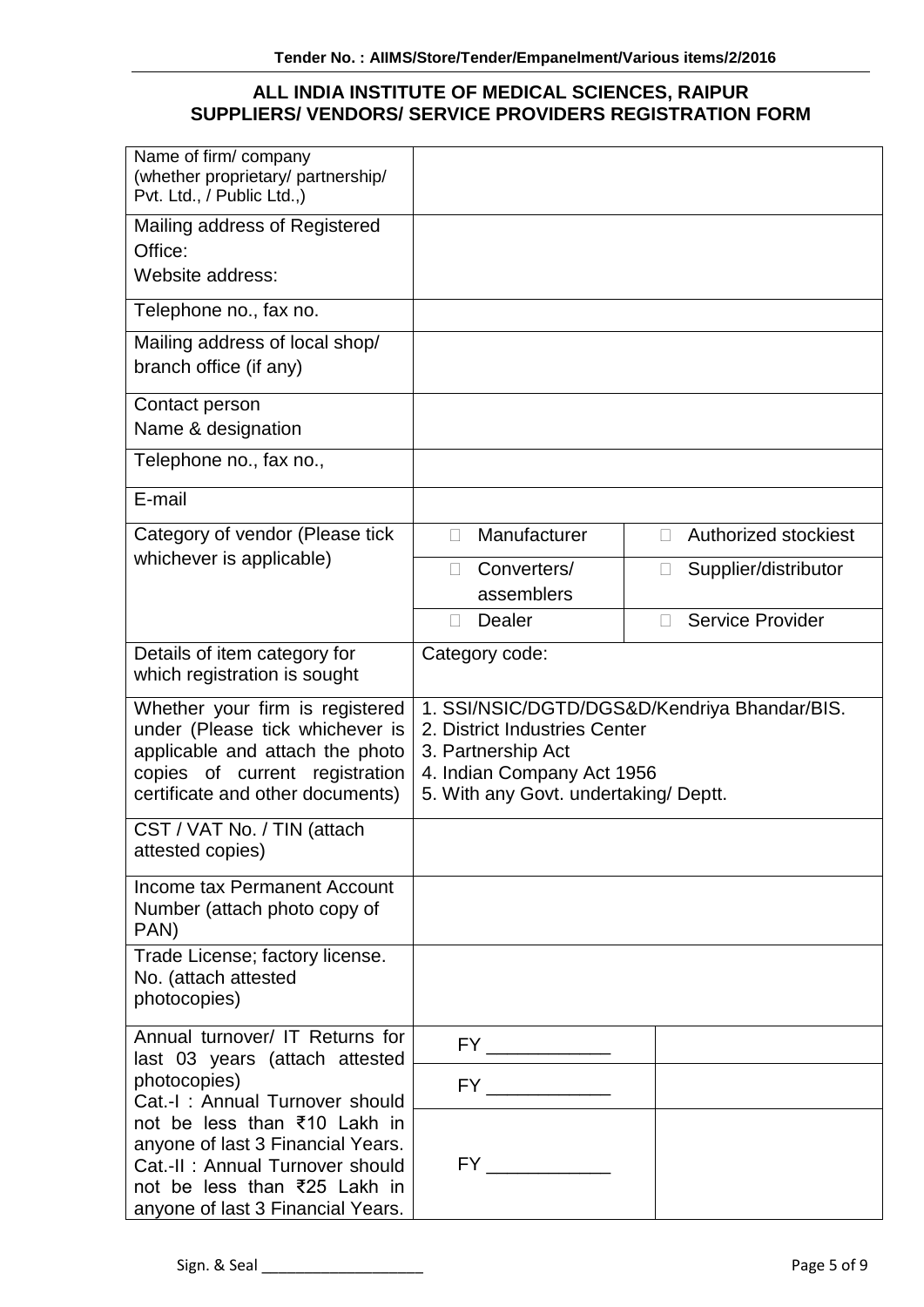| Name & address of banker/s                                                                                                                                                                                                                          |                                                                                    |                                                                                                  |
|-----------------------------------------------------------------------------------------------------------------------------------------------------------------------------------------------------------------------------------------------------|------------------------------------------------------------------------------------|--------------------------------------------------------------------------------------------------|
| Bank A/c No. & RTGS Details                                                                                                                                                                                                                         |                                                                                    |                                                                                                  |
| If manufacturer:-<br>Name & address of your<br>authorized dealer / distributors<br>lf<br>authorized<br>dealer<br>an                                                                                                                                 |                                                                                    |                                                                                                  |
| /stockiest:<br>Details of item under authorized<br>agency to be indicated (attach<br>photocopy of certificate)                                                                                                                                      |                                                                                    |                                                                                                  |
| Attested Xerox<br>copies<br>of<br>purchase orders received from<br>Govt.<br>Institutions/<br><b>PSU</b><br>Reputed organization, for supply<br>of similar materials (for which<br>firms<br>wants<br>be<br>the<br>to<br>registered), to be submitted | Submitted /<br><b>Not Submitted</b>                                                |                                                                                                  |
| You are capable of executing<br>supply order to AllMS, Raipur                                                                                                                                                                                       | : upto 10 Lakh<br>$\mathbf{I}$<br>П<br>$\mathbf{  }$<br>$:$ upto 25 Lakh<br>$\Box$ |                                                                                                  |
| Whether your firm/ company has<br>been blacklisted by any of the<br>State Govt. PSU,<br>Central/<br>University, Institute, any other                                                                                                                | Yes<br>П.                                                                          | Certificate enclosed<br>Yes                                                                      |
| organization. (attach a notarized<br>certificate)                                                                                                                                                                                                   | <b>No</b><br>$\Box$                                                                | <b>No</b>                                                                                        |
| Application form<br>(Non-refundable)                                                                                                                                                                                                                | Amount: ₹500/-                                                                     | D.D. No.<br>Date:<br><u>experience</u> and the control of the control of<br>Bank Name __________ |
| <b>Registration fees</b><br>(Non-refundable)                                                                                                                                                                                                        | Amount: ₹10,000/- for Items<br>Category-I & ₹25,000/- for<br>Items Category-II.    | Date:<br>Bank Name __________                                                                    |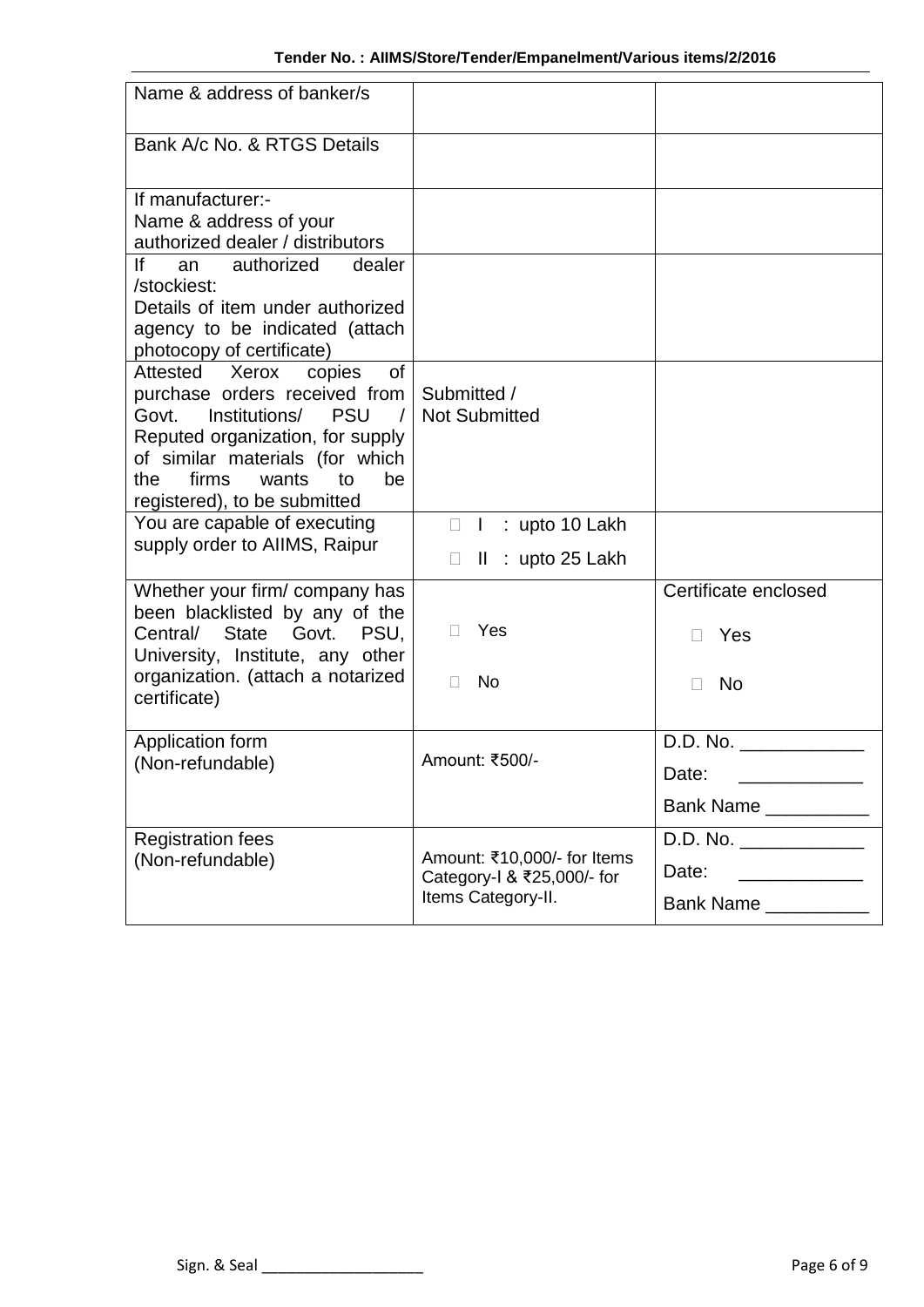#### **DECLARATION**

- i. This registration shall not bind AIIMS, Raipur to give any priority or preference in the issue of any tenders / enquiries and placements of purchase orders.
- ii. I/ We declare that the information furnished above is true to the best of my / our knowledge.
- iii. I/We agree to deposit EMD/ S.D. Separately as may be required by the condition of tenders/ rate contract to be issued by AIIMS, Raipur from time to time.
- iv. This registration shall be used for Limited Tender Enquiry & Rate Contracting the firms by AIIMS, Raipur.
- v. I/ We have gone through each & every terms & conditions written in the document provided with the vendor registration form. I/We declare that all the terms & conditions of AIIMS, Raipur are acceptable to me / us.
- vi. I/We agree that the payment will be made after delivery, acceptance and installation is acceptable.

**Signature with seal Name \_\_\_\_\_\_\_\_\_\_\_\_\_\_\_\_**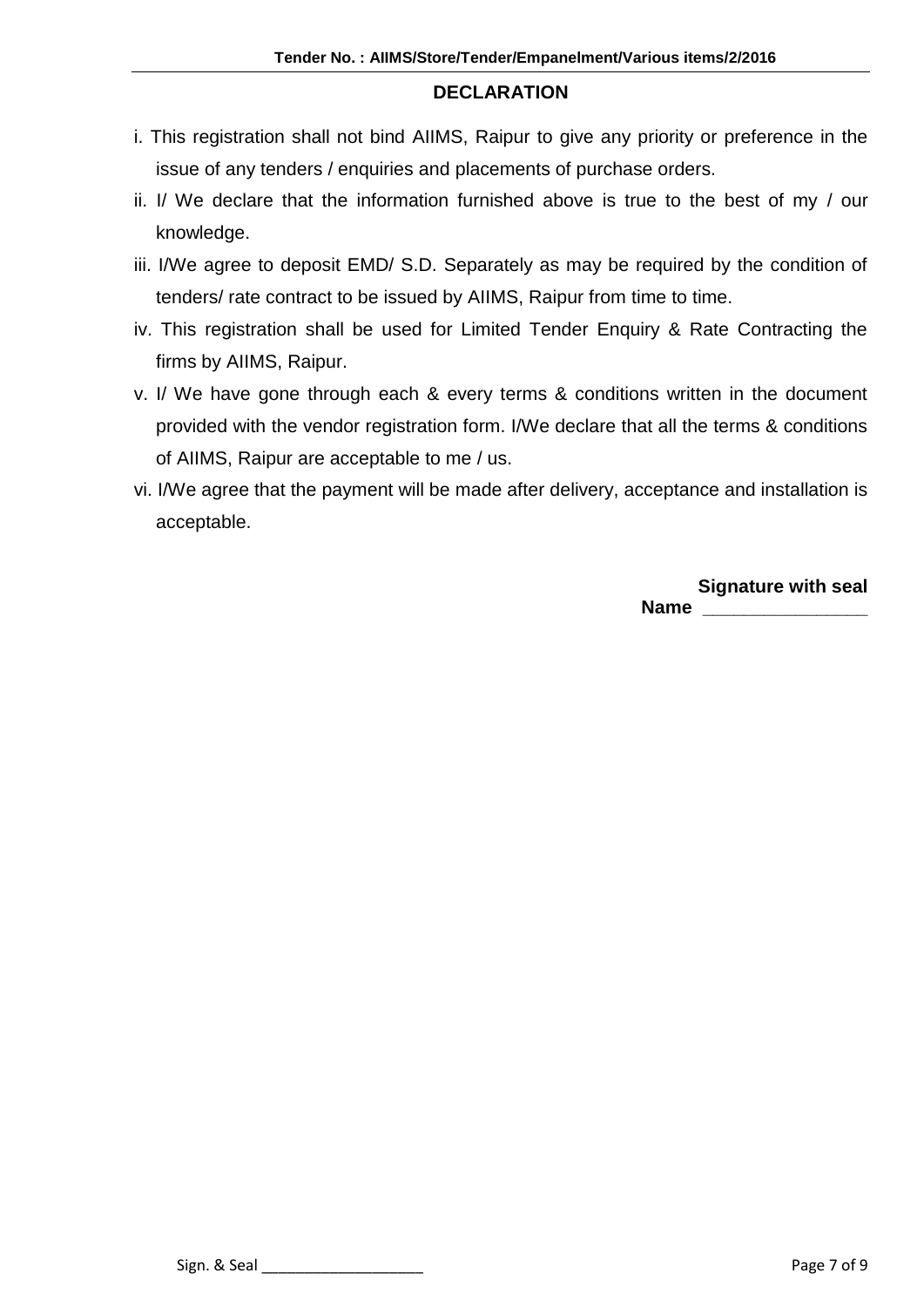#### **4. Terms & conditions for Vendor Registration / Empanelment as a Supplier / Service provider**

- 4.1. The said registration, only qualifies a particular vendor for consideration for issue of tender papers in case of limited tenders for relevant category only for which vendor is registered / empanelled. However, this will not give any claim to the party for award of work / purchase order.
- 4.2. AIIMS, RAIPUR reserves the rights to accept, consider or reject any or all applications without assigning any reasons thereof. The decision of AIIMS, RAIPUR, in respect of registration of parties for various categories of work / item shall be final & binding on all concerned registered firms / vendors in the panel of AIIMS, RAIPUR.
- 4.3. Vendors once empanelled, shall have to promptly reply to all the enquiries, execute orders as per the order terms of AIIMS, RAIPUR and keep the Institute informed of new products / developments / innovate ideas that shall help reduce the cost and improve quality, reliability etc.
- 4.4. Two-part tendering is done where technical screening / clear technical specification are not available. In such cases vendors will be asked to submit both techno commercial and price bids separately. Price bids of technically accepted bids only will be opened.
- 4.5. This document is treated as a valid contract between AIIMS, RAIPUR and Vendor, and adherence to all aspects of fair trade practices in executing the purchase orders /work orders placed by AIIMS, RAIPUR from time to time during the registration period.
- 4.6. In case of empanelled vendor is found in breach of any terms & conditions of AIIMS, RAIPUR or supply / work order, at any stage during the course of supply / installation or warranty period, the legal action as per rules / laws, shall be initiated against the vendor and EMD / Security Deposits shall be forfeited by AIIMS, RAIPUR, besides debarring and blacklisting the vendor concerned for at least three years, for further dealings with AIIMS, RAIPUR.
- 4.7. The vendor should not assign or sublet the empanelment or any part or it to any to any vendor in any form. Failure to do so shall result in termination of empanelment.
- 4.8. All registered firms are expected to maintain absolute integrity, follow a descent standard of business ethics and do nothing unbecoming of a register supplier.
- 4.9. In all future correspondence with AIIMS, RAIPUR, empanelled vendors are required to quote the Registration No.
- 4.10. The AIIMS, RAIPUR has all the rights to add / delete / alter any of the items and to amend / add any of the terms and conditions included in the registration granted to firms with effect from any date, without assigning any reasons for the same.
- 4.11. The AIIMS, RAIPUR has all the powers to blacklist a firm after giving reasonable opportunity for defence.